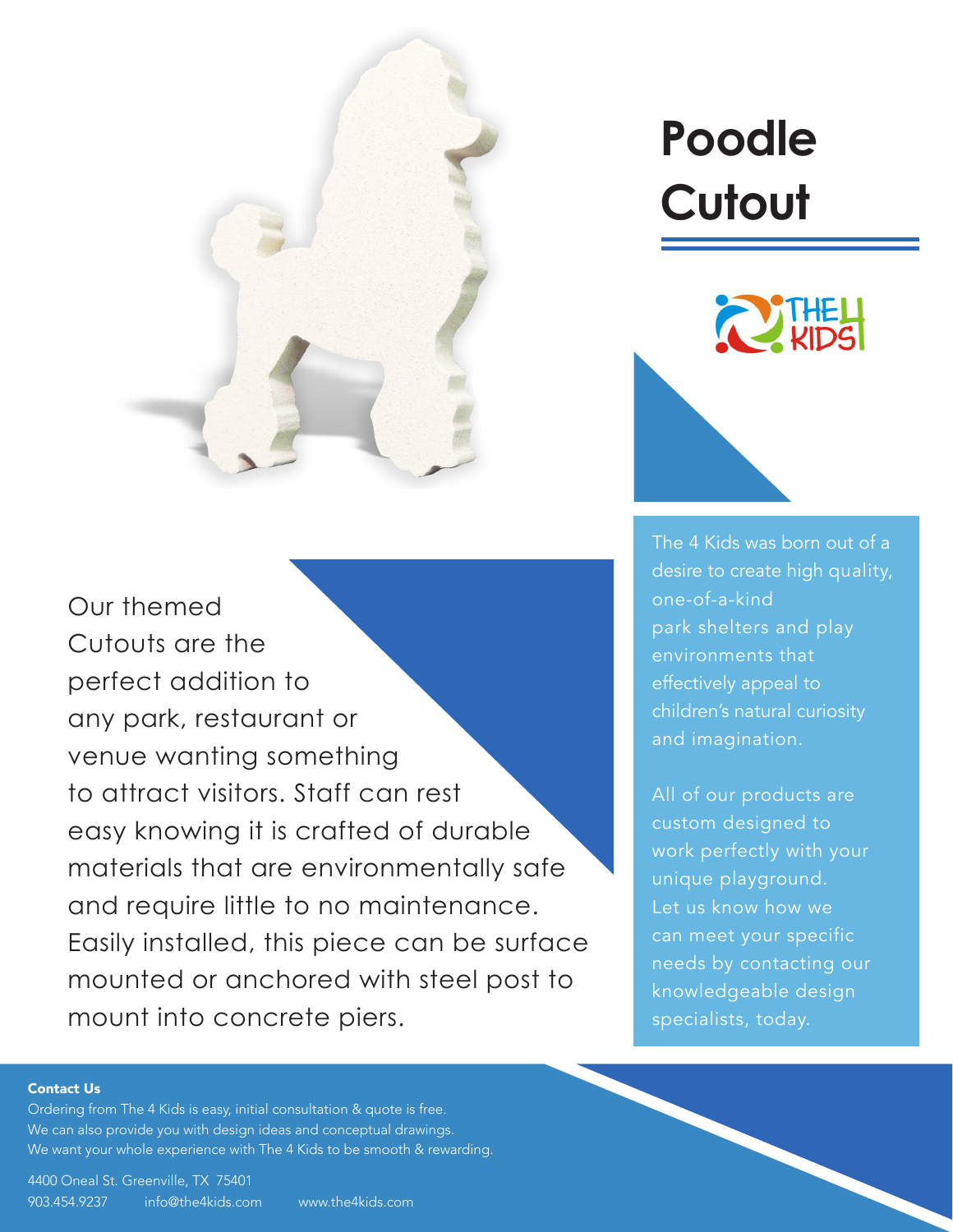#### Why Use Us?

family.

## **Key Features**

- Different finishes for different looks
- Great for décor in family fun centers, parks and resorts
- Can be used inside or outside
- Customizable in size and color
- Made of recyclable, environmentally friendly materials

## **Specifications**

### **Age Range:**

2 - 5 years 5 - 12 years

**Dimensions:**  Fully Customizable

**Use Zone:**  N/A

**Mounting Options:** [Installation Option 1](https://the4kids.com/doc/S4K-001.pdf) [Installation Option 2](https://the4kids.com/doc/S4K-002.pdf) Let our team of experienced engineers and artists make your playground the destination for fun! We can create an exciting space where children's imaginations can run wild. A playscape where parents can feel secure and create lasting memories with their whole

#### [Contact Us](https://www.the4kids.com/contact-us.html)

Ordering from [The 4 Kids](https://www.the4kids.com/) is easy, initial consultation & quote is free. We can also provide you with design ideas and conceptual drawings. We want your whole experience with [The 4 Kids t](https://www.the4kids.com/)o be smooth & rewarding.

> [4400 Oneal St. Greenville, TX 75401](https://www.the4kids.com/contact-us.html) [903.454.9237](https://www.the4kids.com/contact-us.html) [info@the4kids.com](mailto:info%40the4kids.com?subject=) [www.the4kids.com](https://www.the4kids.com/)

[© 2014 The 4 Kids Inc. All rights reserved.](https://www.the4kids.com/)